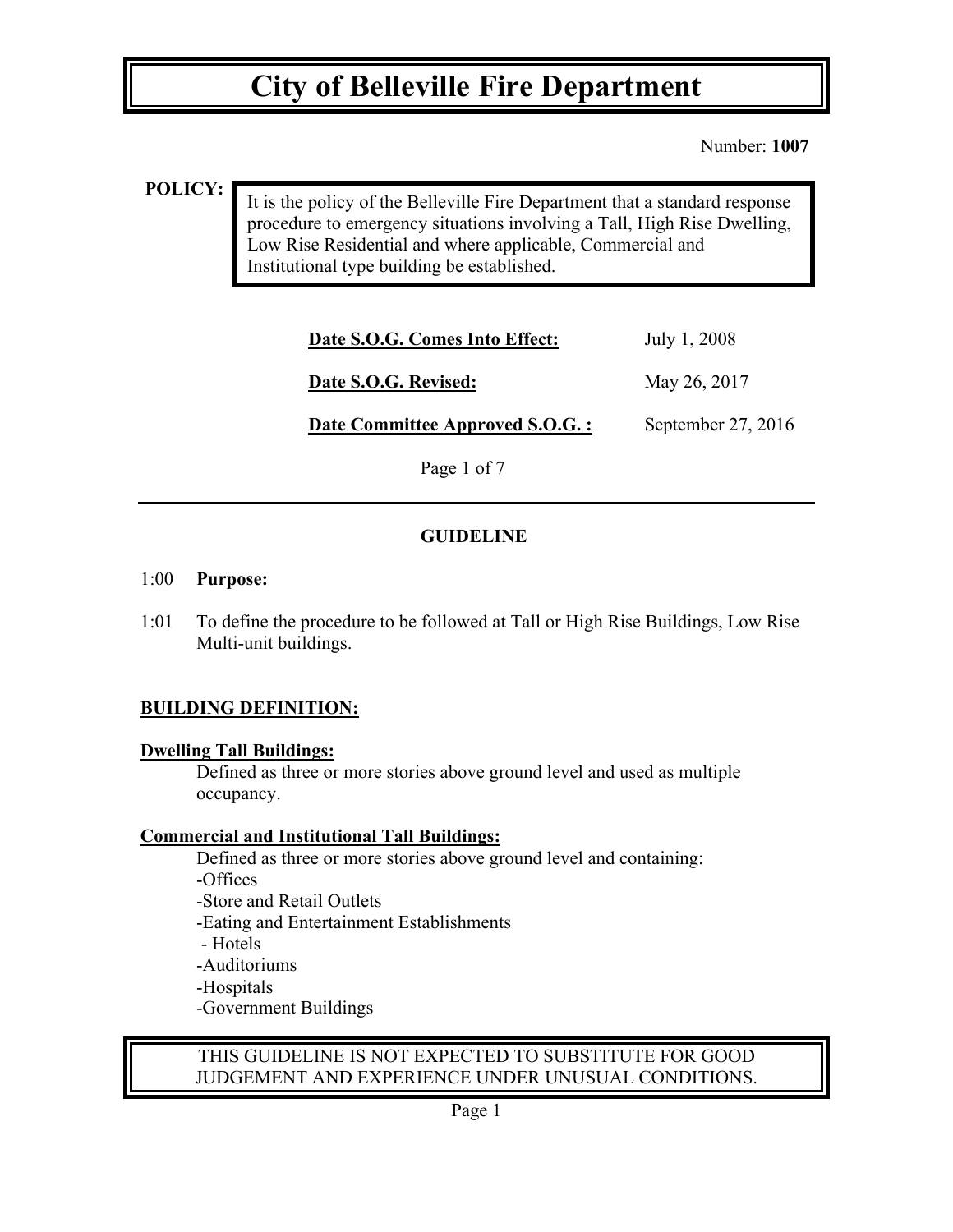## **High Rise Buildings:**

Generally Accepted Definitions: -O.B.C. Defines High Rise buildings as 7 storey's or more. -Beyond the reach of Fire Department Aerial Equipment. -Requires unreasonable evacuation time. -Poses the potential for significant stack effect. -Fire on the upper floors must be fought from inside the building.

## 2:00 **Procedures:**

2:01 The procedures recommended herein: are prepared to assist crews in utilizing a standard and preferred common approach in dealing with responses to the above noted occupancies.

## 2:02 **Positioning of Vehicles:**

 First arriving vehicle will respond directly to the scene dropping off crew and equipment then reposition the pumper as close as possible to the standpipe connection. Attempts should be made to avoid blocking the main entrance to allow easy access and egress of tenants, personnel, equipment, and other vehicles. Keeping the main driveway clear allows for easy unloading of equipment and personnel that may be required inside the building. All other apparatus shall be staged on the Main Street in the area known as **BASE SECTOR** (vehicle staging) area until needed at the request of the IC.

#### 2:03 **Locating Fire or Alarm:**

 First arriving Officer is to proceed to the annunciator fire panel to confirm the alarm and verify alarm floor(s). The alarm floor(s) shall be announced over the radio to the incoming crew.

Second Arriving Officer and crew are to verify the alarm floors(s) from the initial report. Any additional activation shall be communicated to all crews over the radio.

# 2:04 **Elevator Operation:**

 Elevator operations will be dictated by one of the two following operational situations.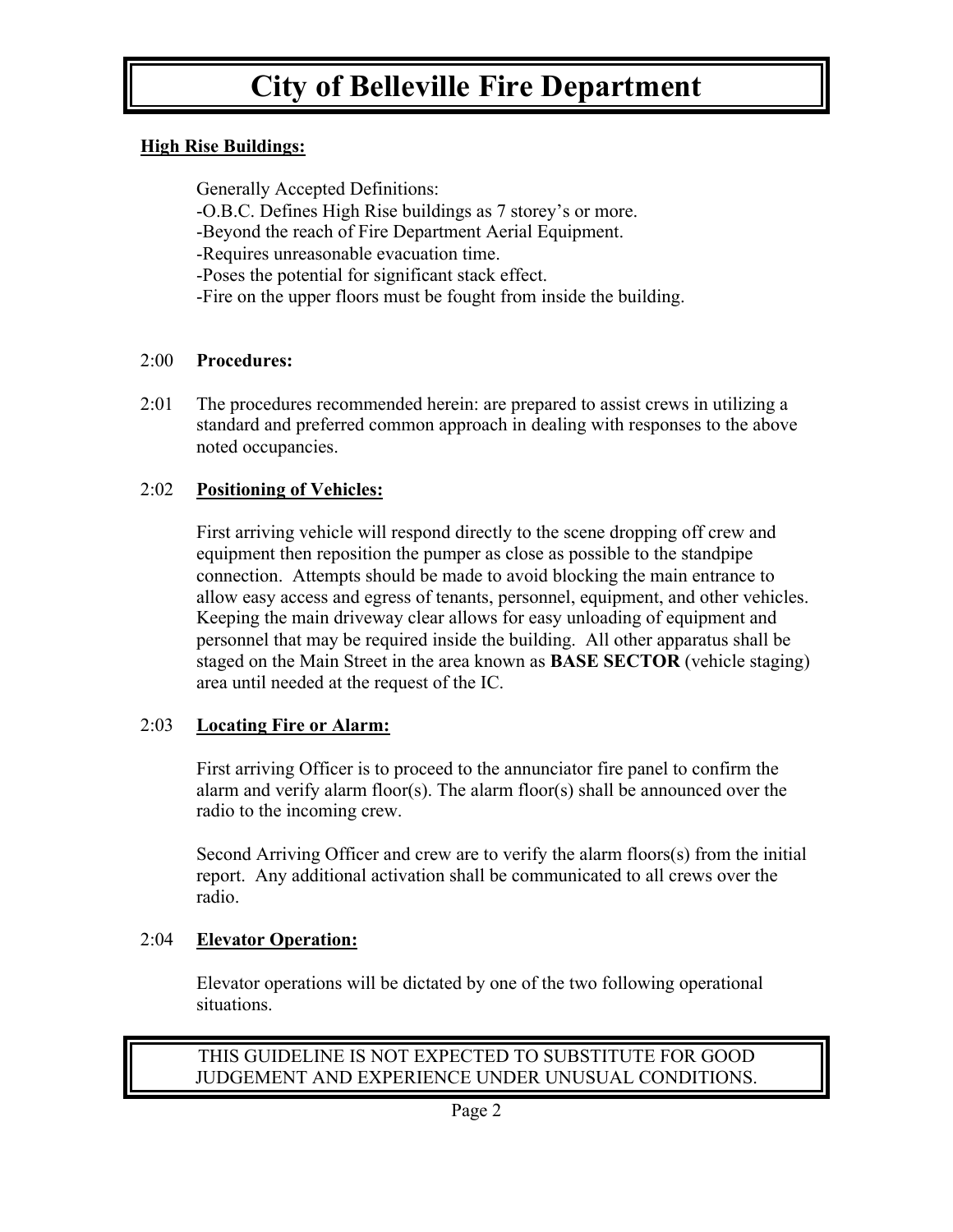# **Controlled Elevator Operations:**

Elevators are considered under the control of Fire Department Personnel when firefighting designed elevators are used with keys and switched to Emergency Service Phase or the elevators are switched to manual (service mode). All elevators must be under key operated control and manned by firefighters or secured at the lobby level.

# **Uncontrolled Elevator Operations:**

Uncontrolled elevator operations are situations where an elevator has not been switched to either emergency service phase or manual operations. In such cases the uncontrolled elevator use should be avoided. If necessary, it may be used for rescue or an unreasonable climbing distance (more than five floors), etc**. In such uncontrolled operations the crew will stop the elevator every five floors to check for responsiveness to controls and to ensure there is no smoke migration in the elevator shaft.**

**Note:** At the discretion of the Incident Commander, the use of elevators that are remote from a fire location and will not affect the safety of residents may be considered for use/assistance in evacuating residents with physical and/or mobility issues. Crews using remote elevators shall check the elevator shaft for smoke and discontinue its use if smoke is present.

# 2:05 **Communication:**

 Where there is communications equipment present in a building, the Incident Commander will ensure it is used to:

-Notify building occupants of current situations.

-Direct building occupants of actions to be taken.

-Provide periodical updates.

-Provide crews with internal communications (if present).

 -Communicate standard Suggested Announcements for Emergency Voice Alarm

**NOTE:** The Superintendent may be utilized to make the announcements at the direction of the I.C.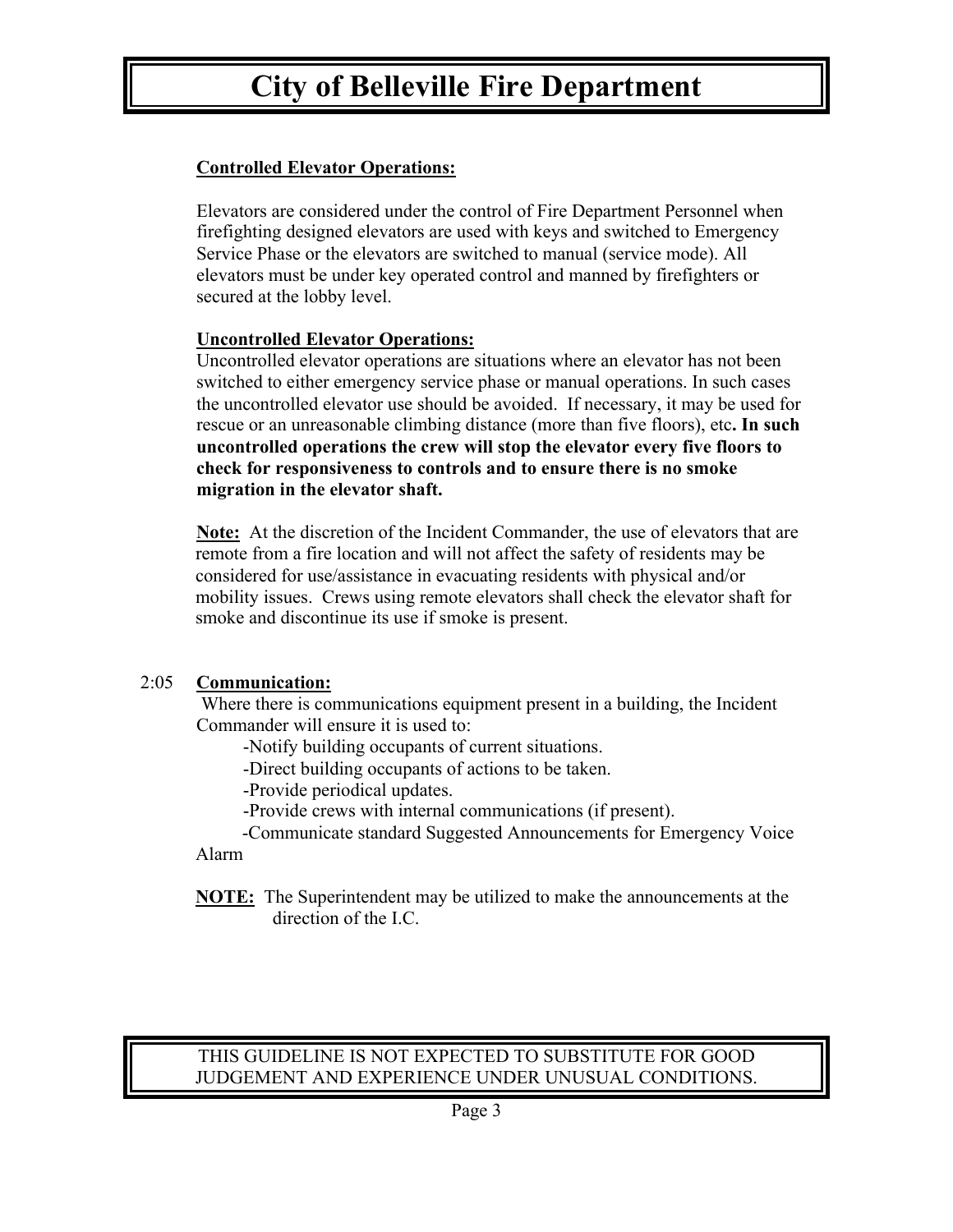# 2:06 **First Arriving Crews:**

First arriving pump operator shall drop the crew at the building entrance then position the vehicle as close to the standpipes as possible. Avoid placing it in front of the main doors of the building. The Pump Operator and the first arriving Aerial Operator shall be prepared to hook up the standpipe, sprinkler and hydrant connections at first indication of any reported smoke or fire. They shall not charge them unless notified by Incident Command to do otherwise. **No attack on the fire shall take place unless the standpipe system has been charged.**

#### **Note: The pump operator shall do a visual inspection of the standpipe/sprinkler connections prior to the system being connected and charged. Any obstructions shall be immediately communicated to the Incident Commander.**

First arriving pump crew shall secure the keys from the ABLOY box and check the location of the alarm on the annunciator panel. The alarm floors shall be communicated to all incoming crews. They will proceed to the elevator and take control of it. The crew will then investigate going 2 floors below the fire floor. The crew shall have the high rise pack, forcible entry tools, the entry control pouch and thermal imaging camera along with their PPE. In a controlled elevator situation, the Officer and one crew member shall disembark leaving one crew member assigned as elevator and entry control. The officer and one fire fighter are to proceed to the stairwell noting location of standpipe connections and floor layout (including apartment numbers). They are to insure the floor below the alarm floor is given a visual check for smoke migration while proceeding to the Alarm Floor. The 2 person crew will advance to the alarm floor to investigate. At any time heavy smoke or visible flame is present, command shall be transferred to the 2nd arriving officer and a call for a "GENERAL ALARM" will be made immediately. Once command has been transferred the Interior officer shall be designated as Fire Control Sector. The Fire Control Sector Officer shall give a situation report immediately to the Incident commander. This report shall include; location of fire, priority stairwell, additional resources required and a report on interior conditions. If there is a confirmed fire, the fire floor crew shall ready the attack line and prepare for entry but shall wait for the second in crew to arrive on the fire floor to co-ordinate an attack. There shall be no attack on the fire until a hydrant is secured and the standpipe and sprinkler systems have been connected and charged. If there are no standpipe connections in the building, no entrance to the fire area shall be made until a supply line has been brought to the fire floor and charged. Fire Control must confirm with the IC that the standpipe system is charged and ready for use before entering the fire area.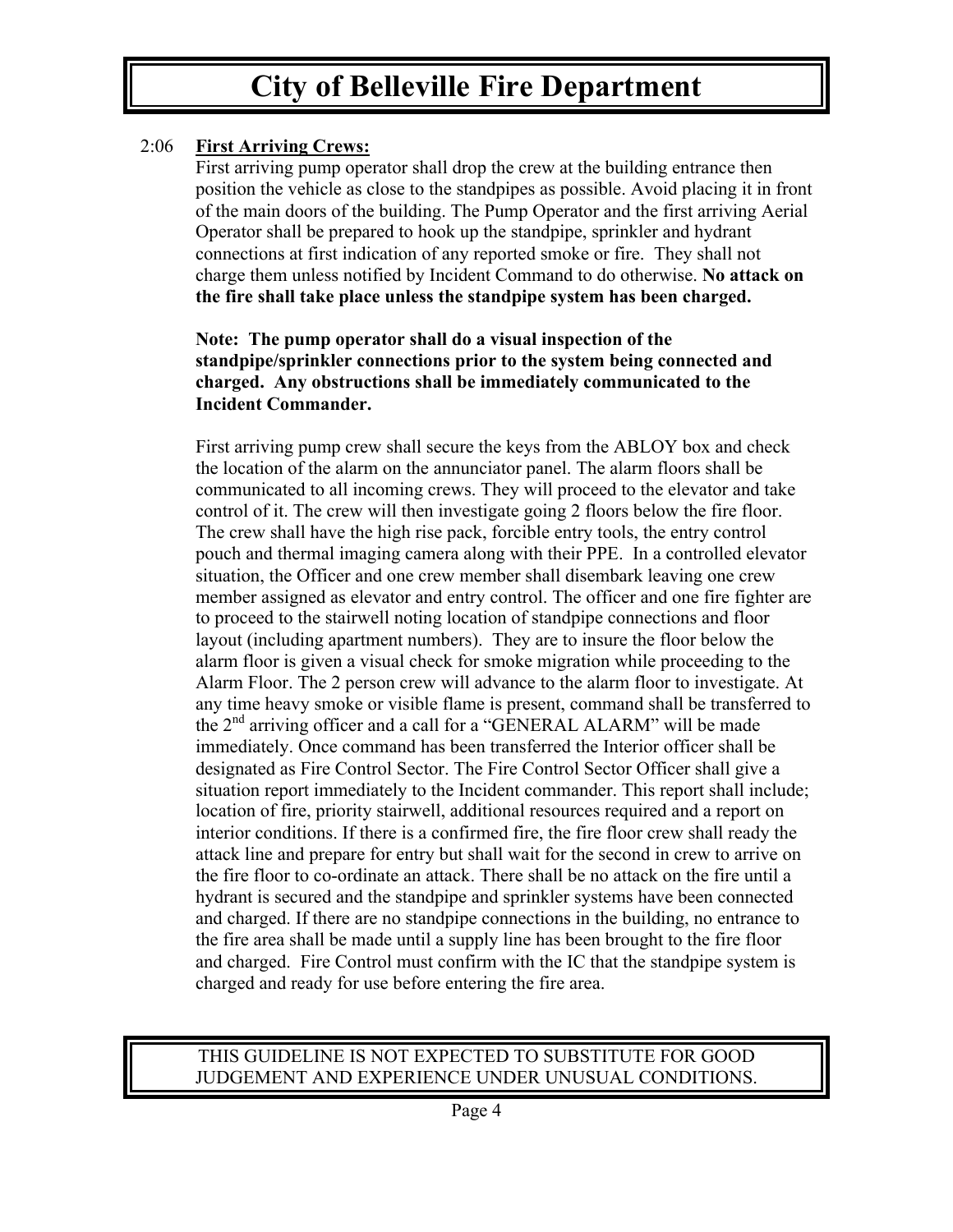**Note: In an uncontrolled elevator, all crew members will exit the elevator so it can return to the lobby. The entry control board will be left at the stairwell entrance, 2 floors below the alarm floor. All crew members (3) will then proceed to the fire floor.**

### **Second Arriving Crews:**

The crew of the  $2<sup>nd</sup>$  arriving Pump shall proceed to the annunciator Panel and verify the alarm floors (any additional alarms shall be communicated to all crews). The officer shall report to the Lobby Area with the Belleville Fire Department building profile. He shall locate the building Fire Plan, building keys, building supervisor and maintain accountability of all support personnel who are not on the fire floor. He has the responsibility for the initial and ongoing EVAC announcements. The balance of the crew (three) shall take the elevator going 2 floors below the alarm floor. The crew shall have the High Rise Pack and forcible entry tools along with their full PPE. They shall disembark 2 floors below the alarm floor and proceed to the stairwell (noting location of standpipe connections, floor layout and apartment numbers). Fire Control shall notify command of his PAR (personal accountability report) once his team is established. A back-up line shall be connected to the hose cabinet before entry to the fire area has been made.

**NOTE: In an uncontrolled elevator the elevator shall be released to return to the lobby. One crew member (pump operator) from the 2nd in crew shall establish entry control from the stairwell entrance 2 floors below the alarm floor. He shall remain there until an Entry Control/Staging Officer is assigned. He shall notify Incident Command that entry control has been established. He shall monitor TOA (time on air) and report it to the Fire Control Sector Officer at 10 minute intervals. The other two crew members shall report to the Fire Control Officer for assignment.**

Second arriving aerial operator shall assist the pump operator in securing the standpipe, sprinkler and hydrant connections. The aerial operators shall then proceed to establish pressurization and ventilation (if necessary) of the one stairwell (designated by the Fire Control Officer) as the Fire Control priority stairwell. Once established, a second stairwell may be cleared and pressurized. As soon as possible an Officer shall be assigned to this crew and it shall be known as the Ventilation Sector. Ventilation crews shall bring the ventilation kits, 3' bolt cutters and forcible entry tools with them along with their full PPE when proceeding to the roof. Once the second stairwell is pressurized, the Ventilation crew shall conduct a primary search of each stairwell. The ventilation crew should check for smoke on all floors while conducting their primary search. Following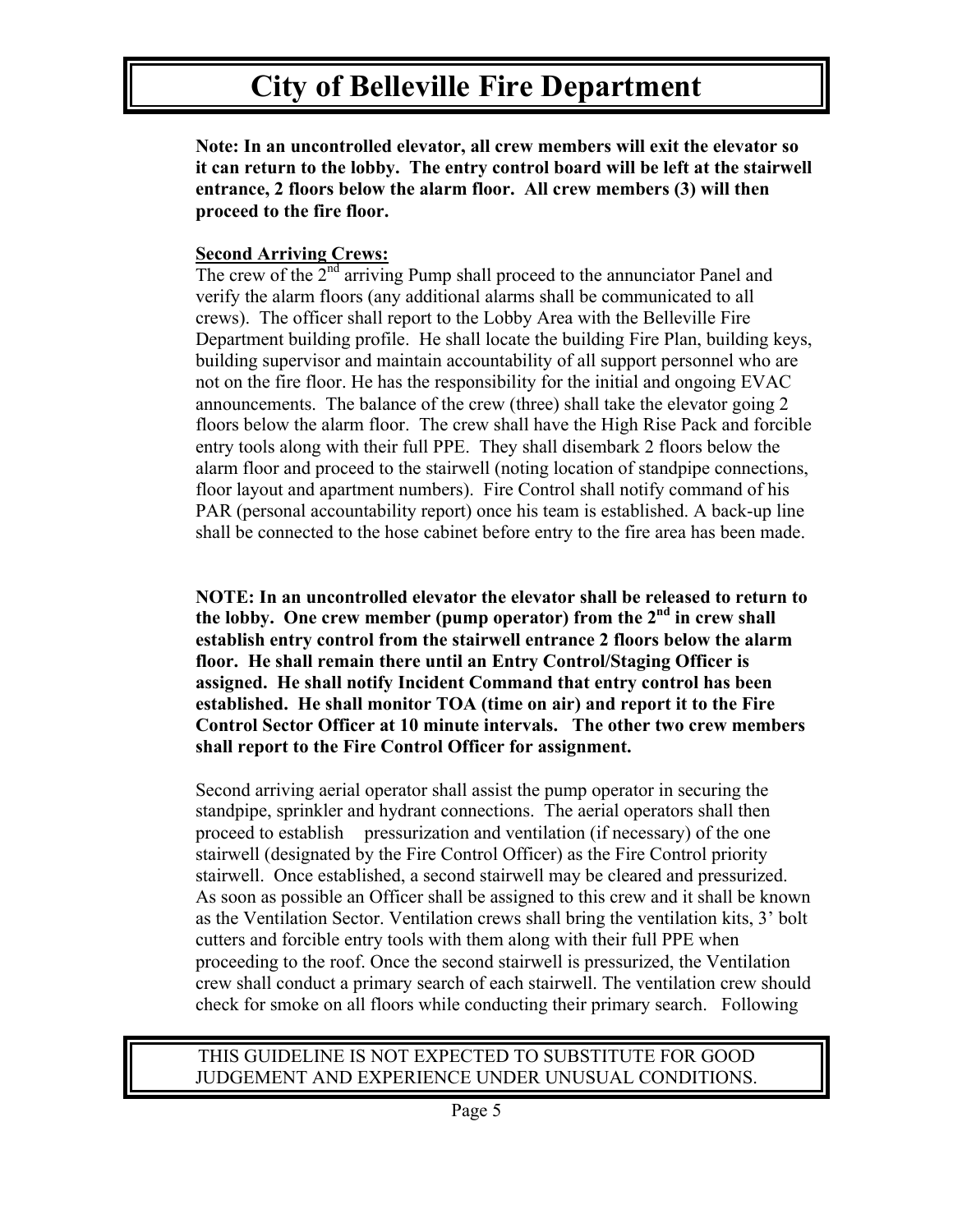the search, the findings shall be relayed to command. ie. "Ventilation to command, primary search east stairwell all clear".

All other on duty personnel not assigned above are to report to the IC for assignment.

## 2:07 **General Alarm and Subsequent Arriving Vehicles:**

 Any subsequent arriving vehicles or personnel (including outside agencies) shall report to the Base Sector. A Base Sector Officer shall be assigned and he shall co-ordinate and communicates the availability of apparatus and personnel to the Incident Commander.

## 2:08 **Dispatch:**

 Shall request EMS respond to the Base Sector (provide a physical Address or intersection) once a GENERAL ALARM has been requested. Dispatch shall communicate via pager the nature of the call and request all off duty personnel to report directly to the scene. Off duty Dispatchers shall report to the dispatch center to assist ensuring a minimum of 2 dispatchers are present. The Dispatcher may keep as many dispatchers as is necessary in the safe and efficient operation of this incident and any subsequent calls. Dispatch shall report to Incident Command once the dispatch center has been adequately staffed or in the event more assistance is needed. The Chief and Deputy shall be notified as per Procedures. Police shall be called to assist in traffic control once it has been determined a working fire.

# 2:09 **Staging:**

Shall be assigned an Officer and shall be located in the hallway 2 floors below the fire floor. This Sector shall be known as Staging. Staging is established for relief personnel supporting the fire attack team, RIT and Entry Control along with necessary equipment for the safe and efficient operation of the incident. The staging officer shall immediately assume entry control from this position. The crew member who was originally assigned shall remain with the Staging officer unless otherwise directed. The Staging Officer shall request adequate personnel for relief of the fire control team, establishing RIT and is responsible in assigning crews to bring all necessary equipment to the staging area. The Staging Officer shall be responsible for the accountability of the Fire Control, RIT and Staging sectors.

 Consideration shall be given to the following equipment inventory: Pike poles, air bottles, first aid equipment, salvage covers, additional hose and appliances, RIT Pack, etc.